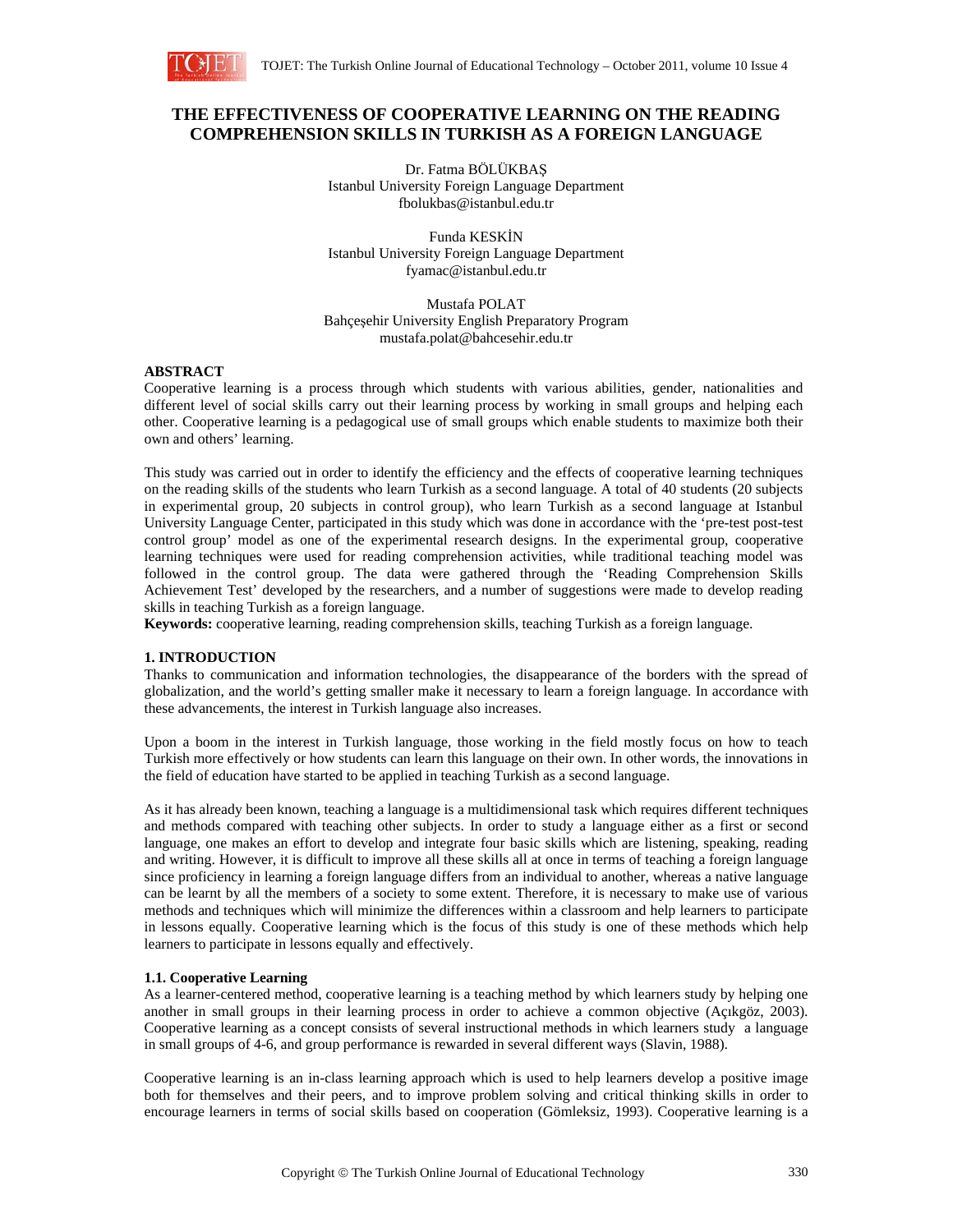

learning method in which learners help each other in terms of their learning process by making up small homogenous groups to achieve a common goal; and in which group performance is rewarded in several different ways.

There are differences between learners' studying in groups and cooperative learning method. In group-work, learners can sit around a table while studying, but they cannot communicate with each other independently while studying together. Therefore, small study groups cannot affect each other positively. That's why, their communication can be considered to be individual learning. Then, in cooperative learning, learners' efforts are rewarded as a group. To illustrate, if learner groups are to do an assignment, if only one student does that whole task, and studies without the help of the others, this cannot be considered as a group work based on cooperative learning method. In cooperative learning groups, sense of responsibility means that group members should know that materials prepared by all group members are for the sake of the success of the group. The learners in these groups do not need to learn how to cooperate since teachers manages the organization and the structure of the groups (Johnson and Johnson, 2002).

In order for a group work to be a cooperative one, learners should be aware of the fact that they need to study so as to maximize the learning of both their own and their friends. In these groups, learners make an effort to maximize their own and other group members' learning since the performance of cooperative learning groups is possible only when each individual struggles for the benefit of all group members.

For a group work to be considered a cooperative learning process, following components and conditions should be taken into consideration:

1. Group reward: In order for members of a group to succeed, it is necessary for the group itself to become successful.

2. Positive interdependence: It creates a situation in which individuals make a common effort for the reward and their common goal which can in fact be possible via positive dependence, positive product dependence, and positive process dependence.

3. Individual accountability: It means that group success depends on the learning of each and every individual. Every learner has the responsibility to learn the subject and do whatever must be done.

4. Face-to-face promotive interaction: It means that group members motivate one another.

5. Social skills: It is about teaching learners how to build relations among individuals and encouraging them to use this.

6. Group processing: It is about identifying which behavior of the members benefit to the success of the group, and also which behaviors should continue and which ones should be modified.

7. The opportunity for equal success: It is about benefitting to the success of the group by developing their own behaviors and this can be achieved through a specific grading method (Açıkgöz, 1992).

In cooperative learning method, the realization of individual objectives is dependent on the overall success of the group. Therefore, the ones who want to be successful are forced to help other group members. Wilkinson (1994) states that cooperative learning enables fast learners to help respectively slow learners in terms of improving their skills. In other words, every learner struggles to develop both themselves and other group members because they are aware of the fact that the success of the group depends on the performance of each individual.

According to cooperative learning, group is a whole entity and all the members are responsible for the success or the failure of the group. As Senemoğlu (1998) quotes from Webb, Deering, and Melath, a group goal encourages learners to make an explanation in order to help their learning; to teach them learning strategies; and to communicate actively based on a theme, whereas it motivates low-level learners to ask for help. In cooperative learning groups, even though the success of the group is the focus, it should be noted that it is also based on individual performance of the learners.

#### **1.2. Cooperative Learning Techniques**

Within the framework of its basic principles, several cooperative learning techniques have been developed. Of all these, the most widely exploited techniques are presented below (Açıkgöz, 2007):

- 1. Learning Together
- 2. Academic Conflicts
- 3. Learners Teams
	- a. Learners Teams- Achievement Divisions
	- b. Team-Game-Tournament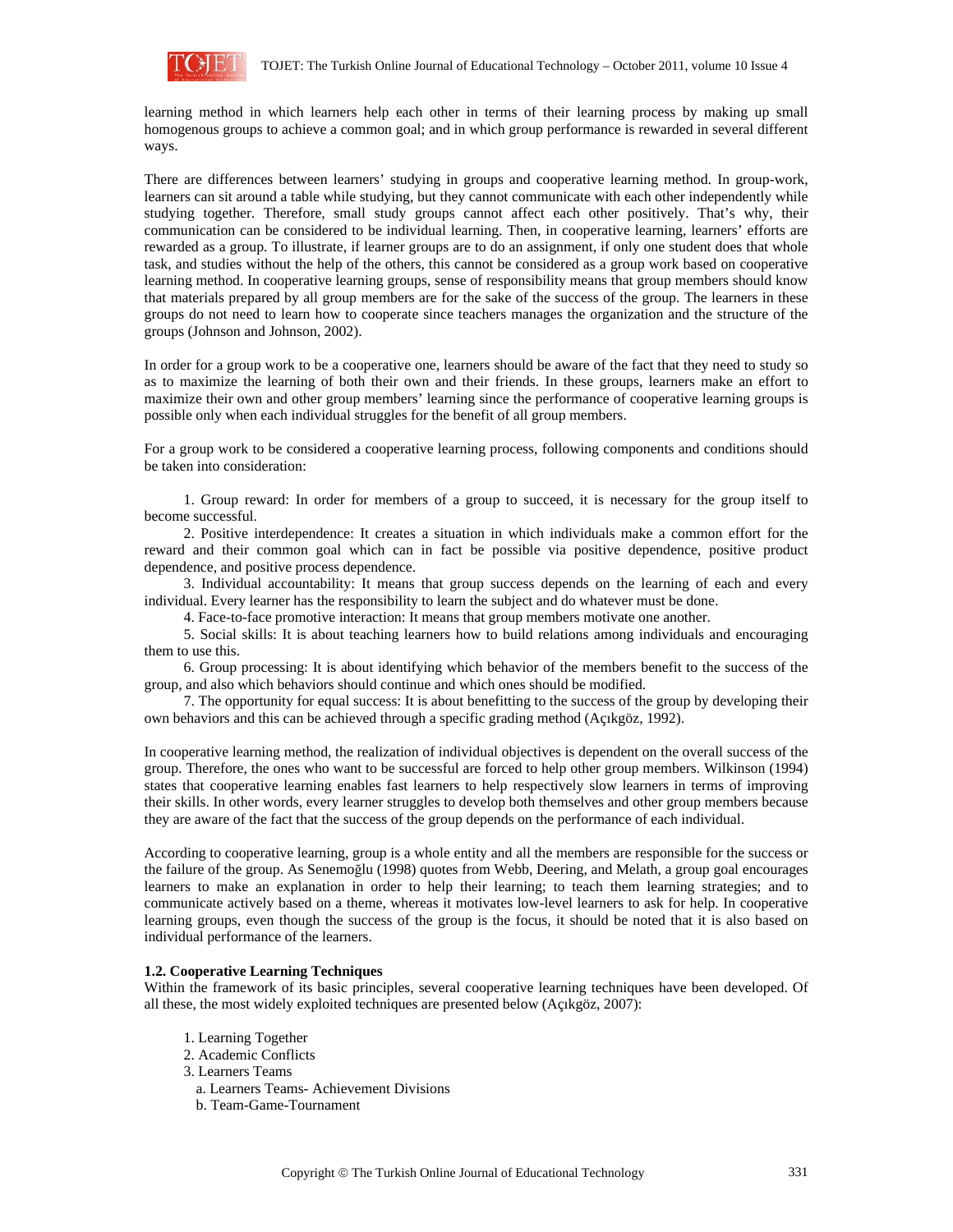

- c. Team Pair Solo d. Cooperative Reading and Writing 4. Group Research 5. Co-op 6. Jigsaw I
- 7. Discovery
- 8. Jigsaw II
- 9. Ask Together Learn Together

The learning techniques to be used in classroom environment need to be chosen considering lesson objectives, subject, learners' achievement levels, their skills and available amenities. If teachers and learners are not experienced in using cooperative learning techniques, they had better choose more well-structured techniques (Slavin, 1980; Yıldız, 1999).

In this study, of all those cooperative learning techniques, "Ask Together - Learn Together" is used because this technique consists of instructional tasks which help the development and evaluation of comprehension skills.

#### **1.2.1. Technique of Ask Together - Learn Together**

This technique has been developed by Açıkgöz (1990). According to Açıkgöz (1992), it is based on the principle of sheer cooperation among learners and it does not give the opportunity to do nothing. This technique gives utmost importance to positive interdependence within group, individual accountability, group processing, reward, and face-to-face promotive interaction.

In Ask Together - Learn Together Technique, the following materials could be exploited:

*Reading Texts:* Some excerpts or sections taken from books, stories or notes prepared by the teacher can be used as reading materials.

*Question-Response Cards:* These are the cards on which the questions and responses of the group and individuals might be written and its size might vary depending on the activity.

*Theme Sheets:* This is a paper on which important points to be considered during reading are listed.

*Group Presentation Evaluation Forms:* It is developed by the teacher to evaluate group presentations in terms of content and organization.

*Examination:* It consists of multiple choice or short-response questions which are about the subject. It must not exceed 10-15 minutes.

The following are the suggested steps to be followed while carried out the Technique of Ask Together - Learn Together:

*1. Organizing groups:* Groups ideally should consist of 3-4 learners. It is important to organize groups heterogeneously based on their skills, level of achievement, gender, and their socio-economic status. Finding a name for each group has a positive effect on motivating learners and attracting their attention into the lesson.

*2. Reading:* Each learner reads the related text or section individually and silently. The teacher might inform the learners about the important points to be considered during reading or the themes.

*3. Preparation of Learner Questions:* It is the step at which learners are expected to prepare questions about the reading or the themes. They write the questions on a card. The teacher grades each questions based on their level and accuracy, which is necessary to monitor the performance of each learner.

*4. Preparation of Group Questions:* Having prepared individual questions, members come together to prepare the group question. Learners are expected to explain the positive and negative aspects of each question to one another rather than tagging them as bad or good. In order to make sure learners' participation, learners are given roles in turns such as recorder, postman, reporter, debate leader, and invigilators or monitors.

*5. Sending Group Questions:* The question prepared by the group is written on a card and sent to another group chosen randomly by a student with the role of a postman.

*6. Responding to Group Questions:* This is another step requiring the cooperation of group members. The fact that each group has only one question card is necessary due to positive interdependence.

*7. Presenting Responses to the Class:* By means of spokespeople that they have chosen, the groups present their response to the question they have to the whole class. In order to guarantee the learning of everyone in the group, the spokespeople can also be chosen by the teacher rather than the group members.

*8. Evaluating Group Presentations:* The performance of the spokesperson is evaluated by the teacher or other students. The teacher might give a form for this; and after the evaluation process, a point is given to the spokesperson and the group.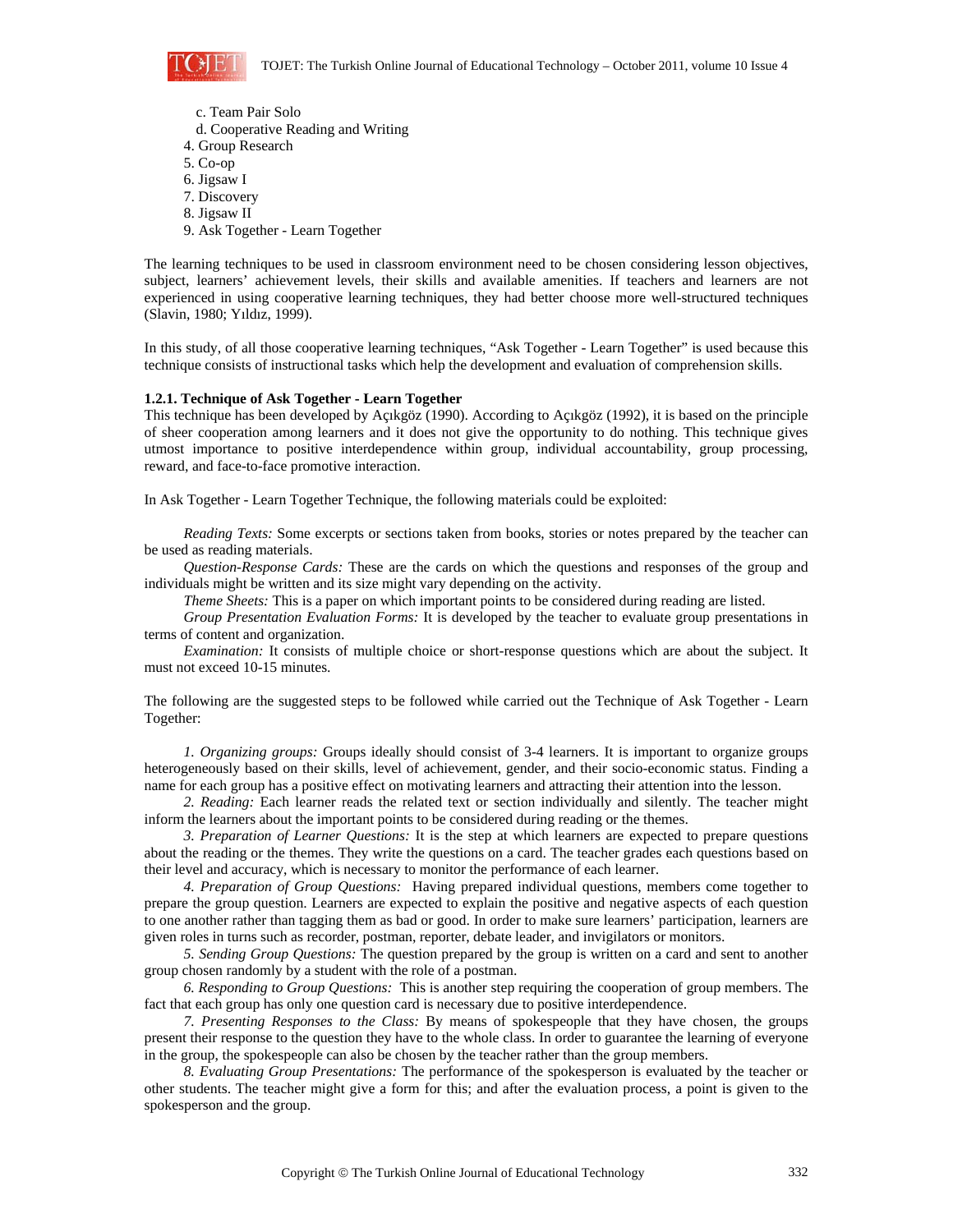

*9. Whole-*class *Discussion*: After the groups have completed their presentation, the teacher can start a discussion by summarizing the subject. During this discussion, it is aimed to clarify the points that could not be focused on and not understood completely.

*10. Testing:* After the session is completed, all students take an exam individually. The points gathered from the exam and their presentations are summed up and a group point is measured. By comparing group points to previously defined criteria and a scale, groups are given rewards which are also decided in advance such as "very good", "good", "not bad".

# **2. METHOD**

## **2.1. Design of the Study**

In the present study, experimental research model consisting of pre-test, post-test with a control group was applied. Experimental group was taught through Ask Together - Learn Together, whereas control group was taught through traditional teaching methods which involve lecturing and question-response.

The experimental research model is shown on Table-1:

Table 1: Experimental Research Model Groups Pre-test Experiments Post-test Experimental Group Cooperative Learning Control Group Reading Comprehension Achievement Test | Traditional Teaching Reading Comprehension Achievement Test

# **2.2. Participants**

The study was carried out at Istanbul University Language Center and subjects were chosen from the learners who study Turkish as a foreign language in Turkey. For this study, a total of 40 students who learn Turkish at B1 level according to Common European Framework, and 20 of the subjects were in experimental group, while 20 students were in the control group.

#### **2.3. Data Collection Instruments and Analysis of the Results**

The data of the study were gathered through "Reading Comprehension Achievement Test" which had been developed by the researchers. Firstly, during an 8-week period until the experimental tasks were finished the objectives and skills which had been aimed to be taught were identified and a comprehension test was developed in order to test the level of achievement. The KR coefficient of the test was calculated as .7984. In this test composed of 24 multiple choice questions, there are 6 texts 2 of which are informative; and there are also 3 stories and a poem among these texts.

The data of the study were analyzed through software package SPSS 11.00 (Statistical Package for the Social Sciences). In order to understand the efficiency of cooperative learning method, pre- and post-test results were compared and t-test scores were analyzed to see whether the differences were significant or not.

#### **3. Findings and Discussion**

In order to analyze the effects of cooperative learning method and traditional teaching methods on reading comprehension skills and achievements of the students learning Turkish as a foreign language, first Reading Comprehension Achievement Test were carried out both in experimental and control groups and then the differences were compared.

| Groups                     |    |       |      |    |      |      |
|----------------------------|----|-------|------|----|------|------|
| Group                      |    |       | Ss   | Sd |      |      |
|                            |    | ↗     |      |    |      |      |
| Experiment                 | 20 | 14,15 | 4.46 | 34 | 0.59 | 0.55 |
| Control                    | 20 | 13.97 | 4.44 |    |      |      |
| $p$ $> 05$ (insignificant) |    |       |      |    |      |      |

Tablo 2: A Comparison of Reading Comprehension Achievement Pre-test Scores of Experimental and Control

When the mean scores of experimental and control groups (the mean score for the experimental group is 14.15; the mean score for the control group is 13.97), are compared, it can be seen that these scores are very close to each other, and the facts that there is no significant difference between the mean scores of these groups shows that groups were at a similar level of achievement at the beginning.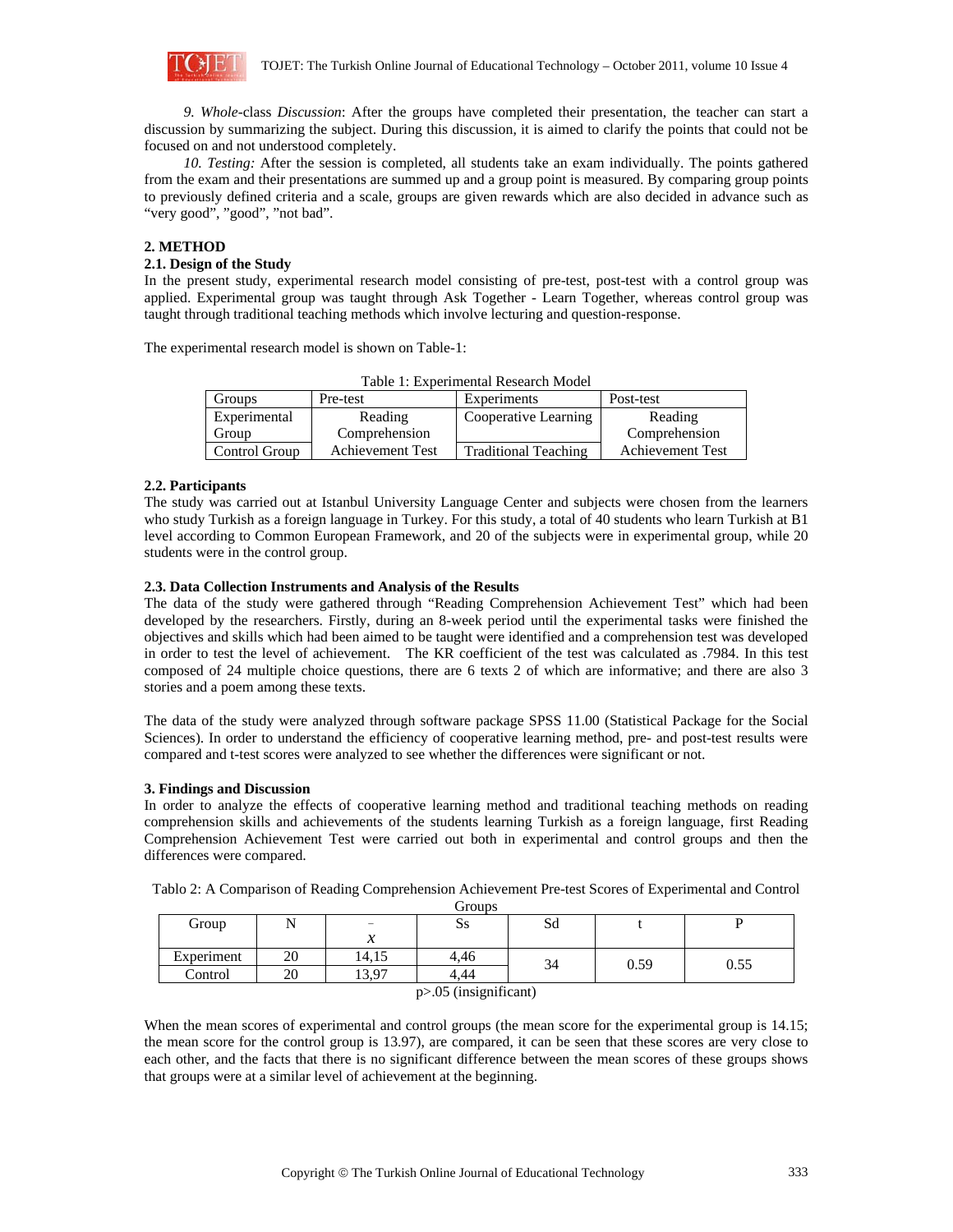

In order to analyze the effects of cooperative learning method on reading comprehension skills and achievements of the students learning Turkish as a foreign language, according to the Reading Comprehension Achievement Post-Test results of cooperative learning and traditional teaching method groups, their means scores, standard deviation scores were calculated and t-test was conducted.

Tablo 3: A Comparison of Reading Comprehension Achievement Post-test Scores of Experimental and Control Groups

| -----                      |    |                            |            |    |      |      |  |
|----------------------------|----|----------------------------|------------|----|------|------|--|
| Group                      | ъı | $\equiv$                   | $\bf{S}$ s | Sd |      |      |  |
|                            |    | $\boldsymbol{\mathcal{X}}$ |            |    |      |      |  |
| Experiment                 | 20 | 20,46                      | 4.28       | 34 | 2.41 | 0.02 |  |
| Control                    | 20 | 5.27<br>ا ے د 1            | 3.88       |    |      |      |  |
| $p > 0.05$ (insignificant) |    |                            |            |    |      |      |  |

Table 3 shows the difference between reading comprehension achievement post-test scores of experimental and control groups. The mean score of the experimental group is 20, 46, whereas the mean score of the control group is higher than 15, 27. As a results of the statistical 2-tailed t-test results, p value is lower than .05 and the t score is 2, 41. The results show that there is a significant difference between the mean scores of the experimental and control groups and it was observed that cooperative learning method applied in experimental group has a higher effect on reading comprehension skills when compared with the effects of traditional teaching methods.

Tablo 4: A Comparison of Pre and Post-test results of Reading Comprehension Achievement Test Scores of Cooperative Learning Group

| <u> cooceradi e medicine ciono</u> |    |       |      |    |      |      |  |
|------------------------------------|----|-------|------|----|------|------|--|
| Experiment                         |    |       | Ss   | Sd |      |      |  |
| Group                              |    | v     |      |    |      |      |  |
| Pre-test                           | 20 | 14.15 | 4.46 |    | 4.42 | 0.01 |  |
| Post-test                          | 20 | 20.46 | 3.28 |    |      |      |  |
| $p > 0.05$ (insignificant)         |    |       |      |    |      |      |  |

Table 4 shows that the mean scores of post-test results (20, 46) of cooperative learning group is higher than their pre-test scores (14, 15). In order to analyze the significance of the difference statistically, t-test was carried out and it shows that there is a significant difference between the mean scores of pre-test results of the cooperative learning group when it is compared with their reading comprehension achievement post-test scores. (sd=18, ttest=4,42,  $p<.05$ ).

Tablo 5: A Comparison of Pre and Post-test Results of Reading Comprehension Achievement Test Scores of Traditional Teaching Group

| Traditional Teaching Oroup |    |               |      |    |      |      |  |
|----------------------------|----|---------------|------|----|------|------|--|
| Control                    |    | $\equiv$      | Ss   | Sd |      |      |  |
| Group                      |    | ↗             |      |    |      |      |  |
| Pre-test                   | 20 | 13.97         | 4.44 |    | 1.18 | 0.16 |  |
| Post-test                  | 20 | 5.27<br>اسدرا | 3.88 |    |      |      |  |

Table 5 shows that the mean scores of post-test results (15, 27) of traditional teaching group is higher than their pre-test scores (13, 97). In order to analyze the significance of the difference statistically, t-test was carried out and it shows that there is no significant difference.

# **6. CONCLUSION AND DISCUSSION**

Considering the results of the present study, it is obvious that cooperative learning is more effective in improving reading comprehension skills of learners who study Turkish as a foreign language when compared with traditional teaching methods. This finding of the present study support the findings of various other studies carried out through reading comprehension and cooperative learning both nationally and internationally (Adams, 1995; Ghaith, 2003; Güngör and Açıkgöz, 2005; Stevens, 2003). Moreover, the students expressed that they had fun during experimental studies; they did not get bored since they were active during almost the whole lesson, and finally they got to know their classmates more thanks to these activities.

Since reading is a multidimensional process covering various aspects such as communication, perception and cognitive, affective and kinesthetic process (Sever, 1995), carrying out reading comprehension activities through cooperative learning strategies has helped the process to be experienced more actively.